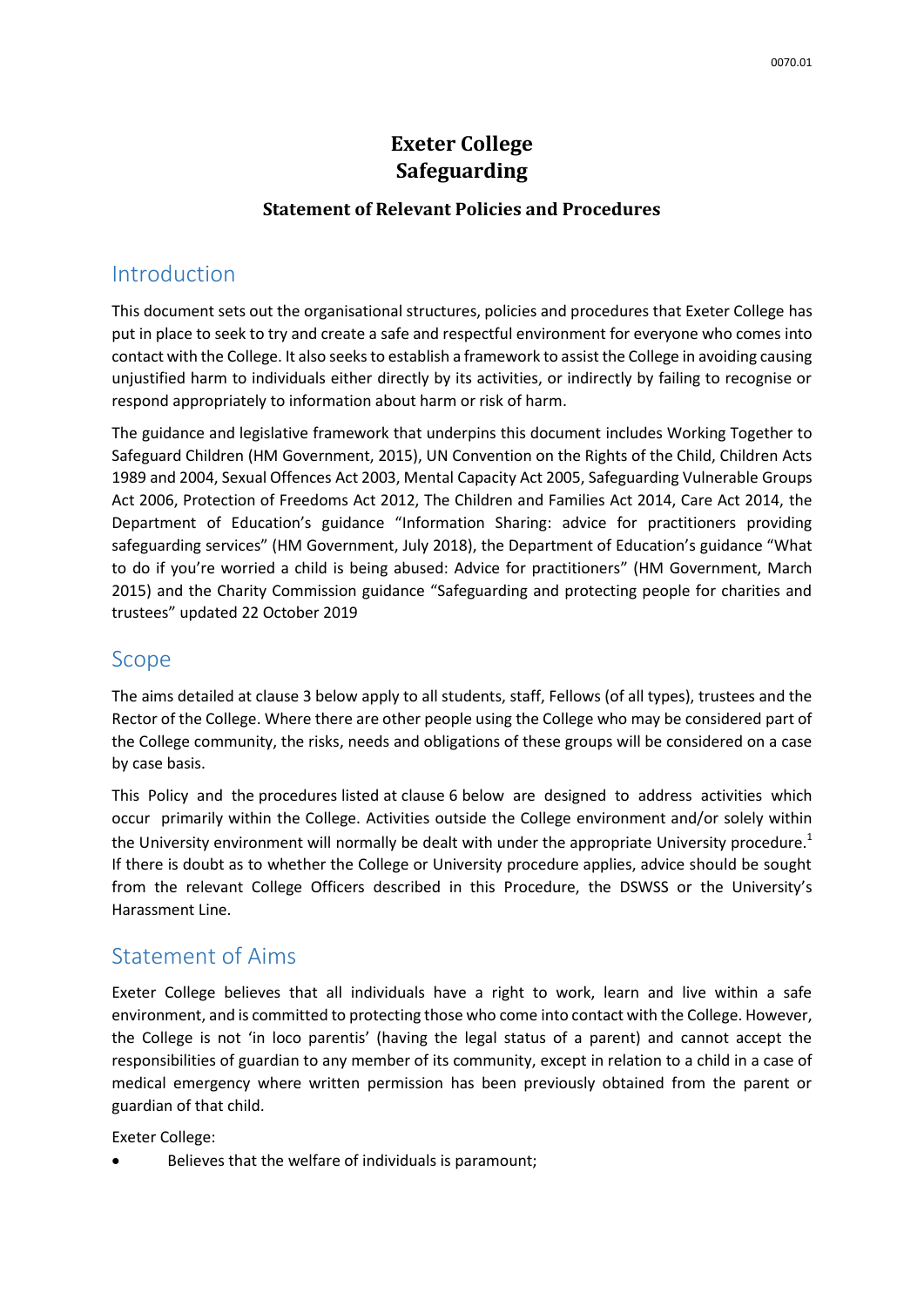- Recognises that all people, regardless of age, disability, gender identity, marriage and civil partnership, pregnancy and maternity, race, religious belief, sex or sexual orientation, culture or identity, have the right to equal protection from all types of harm or abuse;
- Acknowledges its additional legal responsibility to children (anyone under 18) and adults at risk;
- Acknowledges that some individuals may be considered vulnerable given the context, setting or place in which they find themselves. Where the College is aware of any such vulnerabilities, it will take such steps as are reasonable to assist such individuals; and
- Recognises its responsibilities to ensure the fair treatment of those who allege abuse and those are alleged to have committed abuse.

# Safeguarding Commitment

Exeter College will seek to safeguard anyone with whom the College comes into contact through:

- Promoting a culture of respect and dignity for all;
- Identifying the activities and events that put individuals at risk of harm, considering these risks and taking steps to minimise such risks, for example by providing training or creating operating procedures; and
- Putting in place structures and procedures to deal with incidents of harm when they arise, including liaising with appropriate outside agencies.

# Particular Responsibilities for Safeguarding

#### Responsibilities of all

All people with whom the College comes into contact can expect to be treated with respect. Such people have a corresponding responsibility to behave respectfully towards othersin the same context. All individuals within the College community have a personal responsibility for complying with this Policy and Procedure and are expected to:

- Treat others with dignity and respect; and
- Discourage any form of abuse or harassment.

#### Trustees

The Governing Body is responsible for

- Ensuring that the College has adequate safeguarding, structures, policies and procedures in place, that these conform to regulation and current guidance, and that they are reviewed as required;
- Fostering an organisational culture that prioritises safeguarding;
- Ensuring that all members of the College are aware of the safeguarding policy, and that others who come into contact with the College are made aware of the safeguarding policy as appropriate;
- Ensuring that checks are carried out on the safeguarding implications of activities carried out within the College, even when the College works with external partners, especially internationally; and
- Ensuring that Serious Incidents (as defined in the Serious Incident Reporting Procedure) are reported to the Charity Commission.